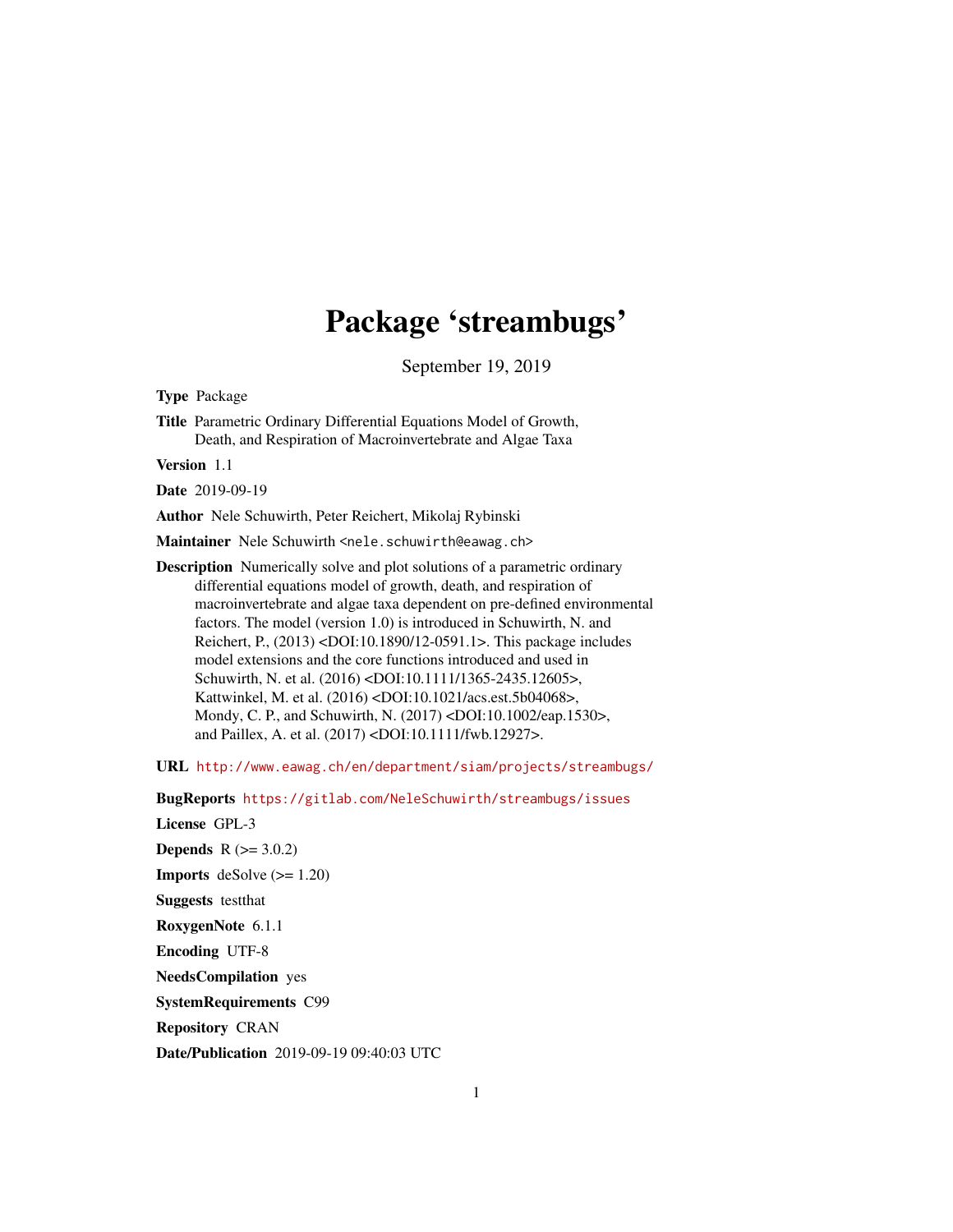## <span id="page-1-0"></span>R topics documented:

| Index |  |
|-------|--|
|       |  |
|       |  |
|       |  |
|       |  |
|       |  |
|       |  |
|       |  |
|       |  |
|       |  |
|       |  |
|       |  |

#### streambugs-package *Simulator of development of macroinvertebrate and algae taxa*

## Description

The main function of streambugs is [run.streambugs](#page-5-1). Remaining functions have auxiliary purpose to facilitate model creation, writing, and plotting of the simulation results, or to provide ready to use examples.

## See Also

Useful links:

- <http://www.eawag.ch/en/department/siam/projects/streambugs/>
- Report bugs at <https://gitlab.com/NeleSchuwirth/streambugs/issues>

construct.statevariables

*Construct the streambugs ODE state variable names*

## Description

Construct encoded labels of streambugs ODE state variable names from reach names, habitat names, and "taxa" names for at least one of the POM, Algae, or Invertebrates groups.

#### Usage

```
construct.statevariables(Reaches, Habitats, POM = NULL, Algae = NULL,
  Invertebrates = NULL)
```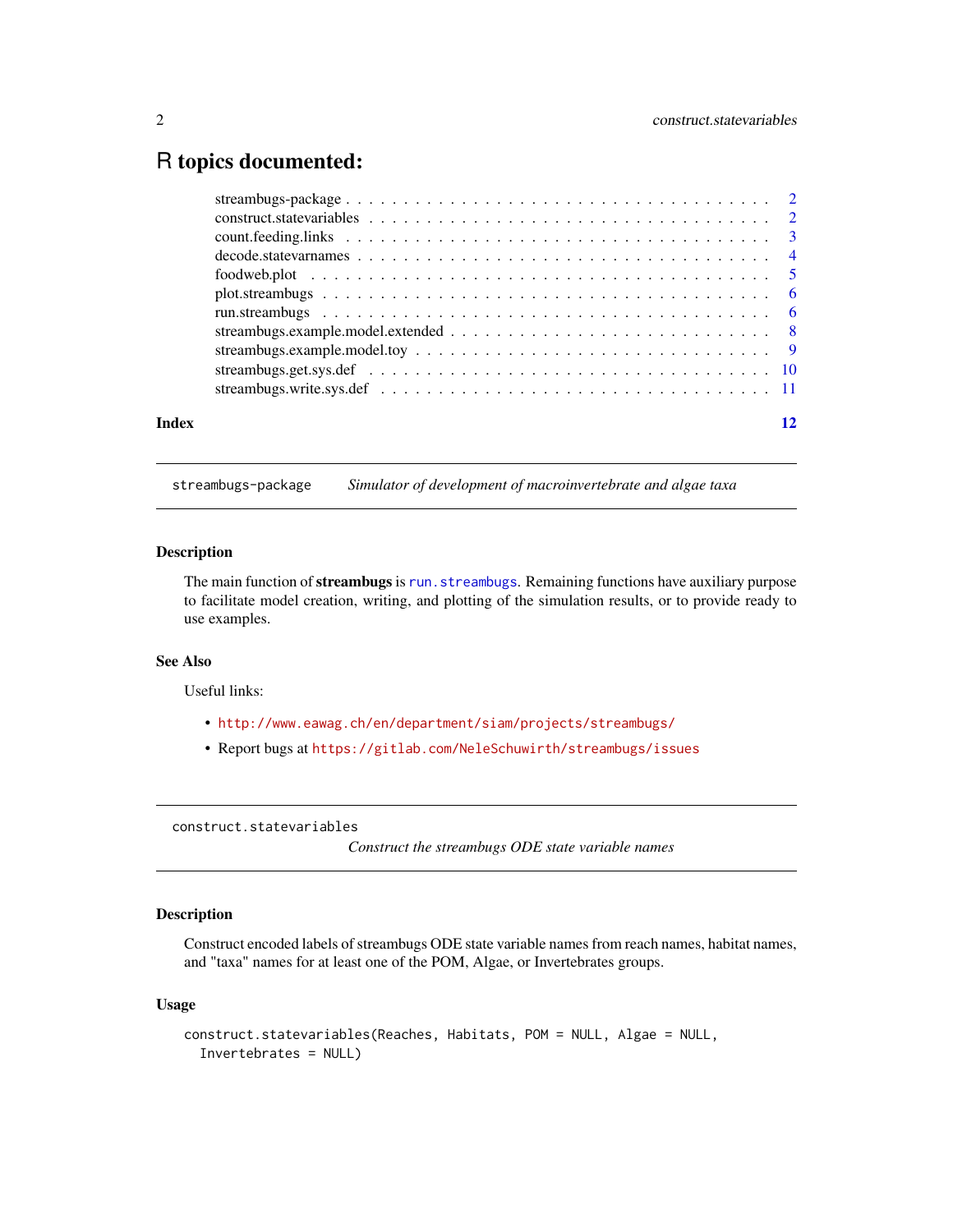## <span id="page-2-0"></span>Arguments

| Reaches       | reach names character vector; duplicates are dropped                                                                                                                           |
|---------------|--------------------------------------------------------------------------------------------------------------------------------------------------------------------------------|
| Habitats      | habitats names character vector; duplicates are dropped                                                                                                                        |
| <b>POM</b>    | optional ("taxa") character vector of POM (particulate organic matter) group;<br>duplicates are dropped (note: at least one "taxon" name out of all groups has to<br>be given) |
| Algae         | optional taxa character vector of Algae group; duplicates are dropped (note: at<br>least one taxon name out of all groups has to be given)                                     |
| Invertebrates | optional taxa character vector of Invertebrates group duplicates are dropped<br>(note: at least one taxon name out of all groups has                                           |

## Value

vector with state variable names in the form of "Reach\_Habitat\_Taxon\_Group"

## Examples

| Reaches  | $\leq$ paste0("Reach",1:2)                                                                   |
|----------|----------------------------------------------------------------------------------------------|
| Habitats | <− paste0("Hab",1:1)                                                                         |
|          | y.names <- construct.statevariables(Reaches,Habitats,Invertebrates=c("Baetis","Ecdyonurus")) |

count.feeding.links *Count feeding links between taxa in streambugs ODE.*

## Description

Count number of global "Cons" stoichiometric interactions (feeding links) between streambugs ODE state variables (taxa) in all habitats.

## Usage

count.feeding.links(y.names, par)

## Arguments

| y.names | same as y. names in run. streambugs |
|---------|-------------------------------------|
| par     | same as par in run.streambugs       |

## Value

Integer number of feeding links, which is a number of feeding links in a single habitat times number of habitats and number of reaches.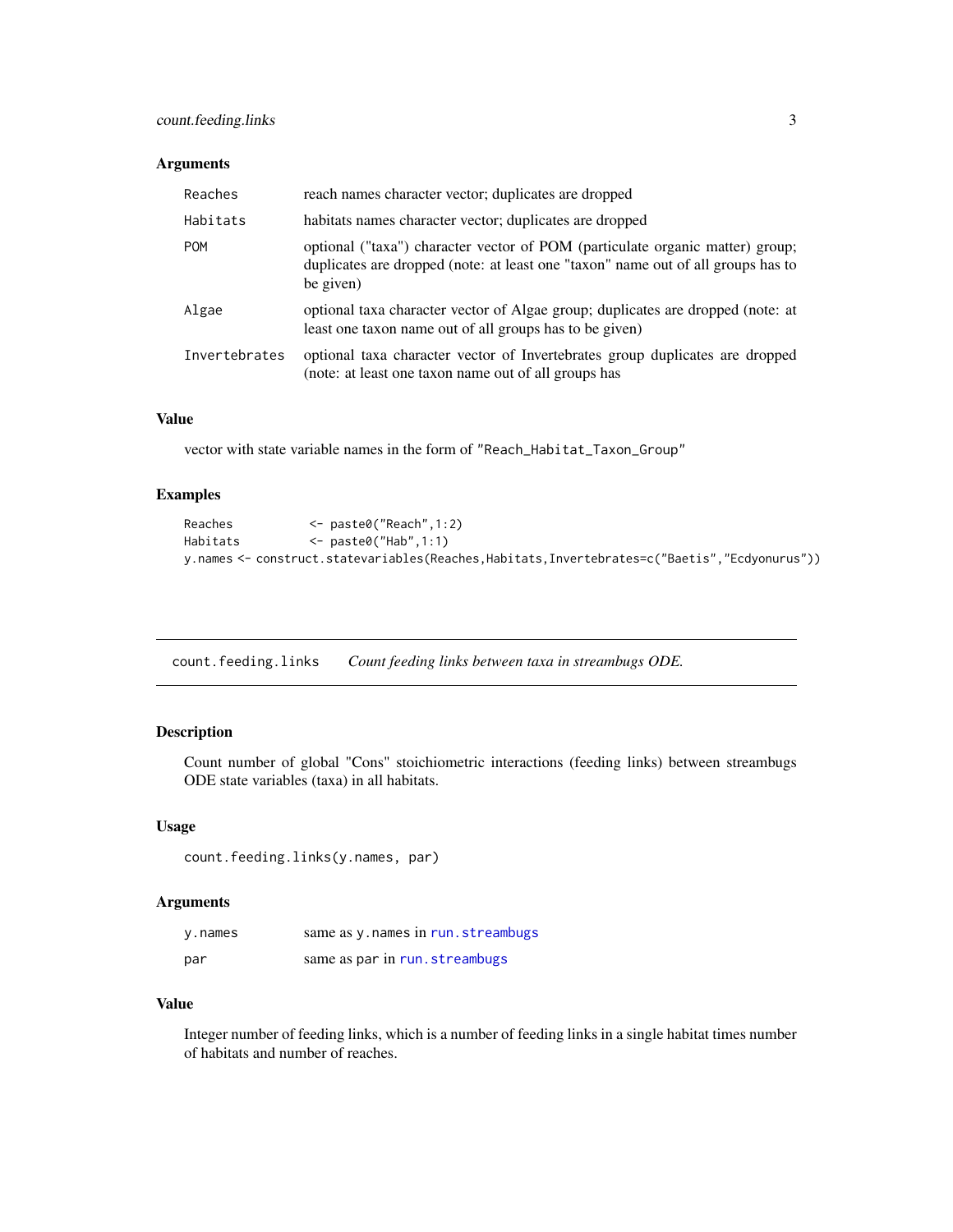#### Examples

```
m <- streambugs.example.model.toy()
count.feeding.links(m$y.names, m$par)
# feeding links count does not change w/ number of habitats (nor reaches)
m <- streambugs.example.model.toy(n.Habitats=10)
count.feeding.links(m$y.names, m$par)
```
<span id="page-3-1"></span>decode.statevarnames *Decode the streambugs ODE state variable names*

#### Description

Extract reach names, habitat names, taxa names and optional group names from encoded labels of streambugs ODE state variable names.

## Usage

```
decode.statevarnames(y.names)
```
#### Arguments

```
y.names vector with state variable names in the form of "Reach_Habitat_Taxon" or
               "Reach_Habitat_Taxon_Group"
```
## Value

List with:

- \$y.names names of state variables (input argument)
- \$y.reaches, \$y.reaches, \$y.habitats, \$y.taxa, and \$y.groups: Names of, respectively, reaches, habitats, taxa, and of groups of each state variable
- \$reaches, \$habitats, \$taxa, \$groups: Unique names of, respectively, reaches, habitats, taxa, and of groups of state variables

\$ind.fA: Indices used for the areal fractions of each reach and habitat

#### Examples

y.names <- c("Reach1\_Hab1\_Baetis\_Invertebrates","Reach1\_Hab1\_Ecdyonurus\_Invertebrates", "Reach2\_Hab1\_Baetis\_Invertebrates", "Reach2\_Hab1\_Ecdyonurus\_Invertebrates") decode.statevarnames(y.names)

<span id="page-3-0"></span>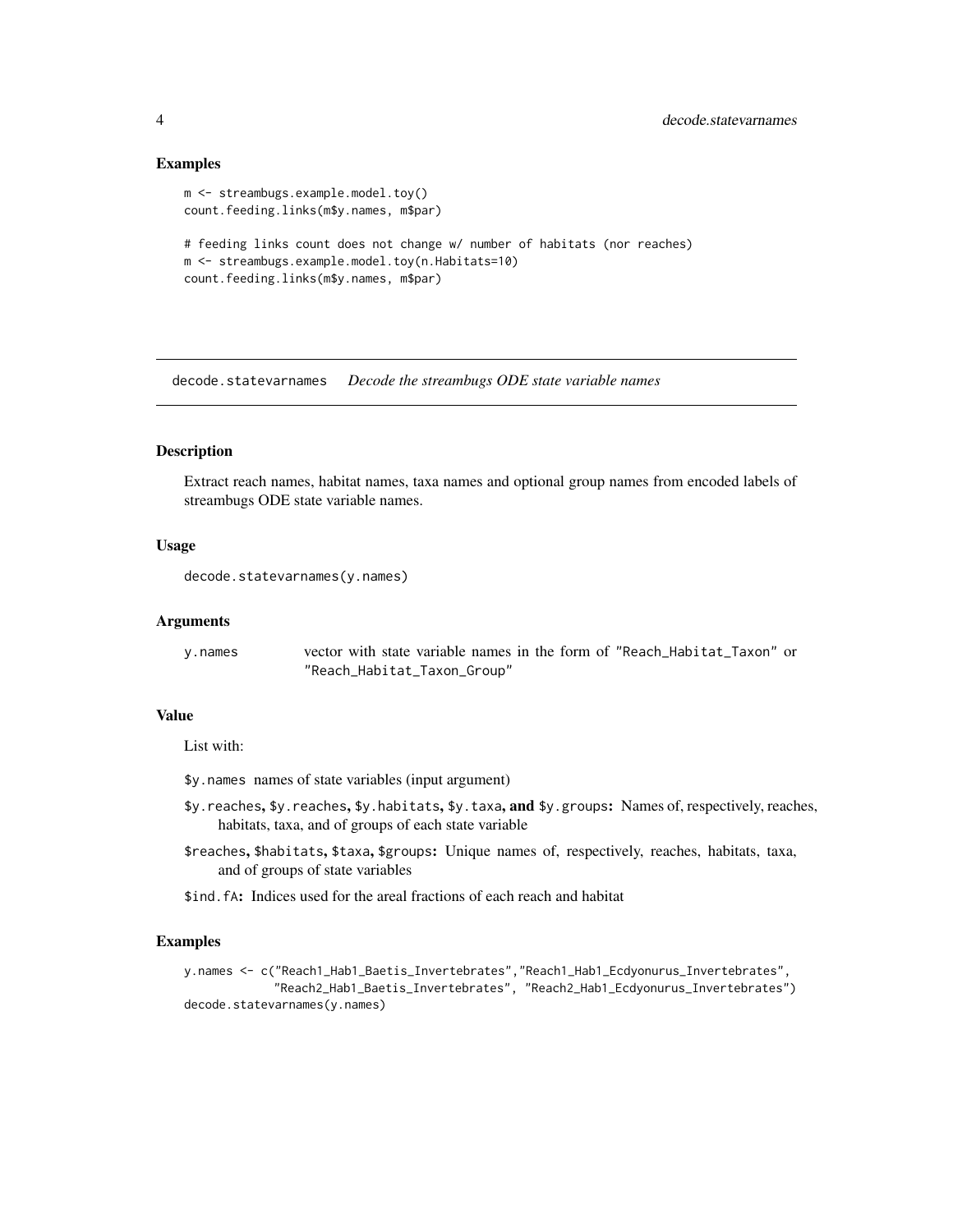<span id="page-4-0"></span>

## Description

Plot the "foodweb" graph depicting interactions between ODE variables in a streambugs model.

#### Usage

```
foodweb.plot(y.names, par, file = NA, cex = 1, font = 1,
  title = "", lwd = 1, bg = colors()[1], lcol = colors()[555],
  ncrit = 8, lcrit = 20, survivals = NA, observed = NA,
  text s = TRUE, pointcol = FALSE, ...)
```
## Arguments

| y.names   | same as y. names in run. streambugs                                                                                                                                                       |
|-----------|-------------------------------------------------------------------------------------------------------------------------------------------------------------------------------------------|
| par       | same as par in run. streambugs                                                                                                                                                            |
| file      | optional name of a PDF file to plot to                                                                                                                                                    |
| cex       | same as cex in par, consumed by here by multiple text generating functions                                                                                                                |
| font      | same as font in par, consumed here by text as a font type for taxa names                                                                                                                  |
| title     | optional title for the plot                                                                                                                                                               |
| lwd       | same as 1wd in par, consumed here by lines as a line width for the "food web"<br>edges                                                                                                    |
| bg        | same as bg in par                                                                                                                                                                         |
| lcol      | same as col in par, consumed here by lines as a line color for the "food web"<br>edges                                                                                                    |
| ncrit     | number of inverts in one line at which they are shifted up and down, alternating                                                                                                          |
| lcrit     | number of letters/characters of state names which are plottet at level 2                                                                                                                  |
| survivals | vector with the entries "survived" or "extinct" for all state variables with<br>names matching names of taxa state variables and "SusPOM"                                                 |
| observed  | vector with the entries "never"/"notobserved", "observed","sometimes",<br>"always", or NA/"NA" for all state variables, with names matching names of<br>taxa state variables and "SusPOM" |
| texts     | if to plot as "food web" nodes as texts with taxa names; otherwise, plot points                                                                                                           |
| pointcol  | if to color text or point nodes using Eawag coloring scheme (eawagfarben); oth-<br>erwise plot all in the same color                                                                      |
| .         | additional arguments for the pdf graphics device, relevant only if file argument<br>was given.                                                                                            |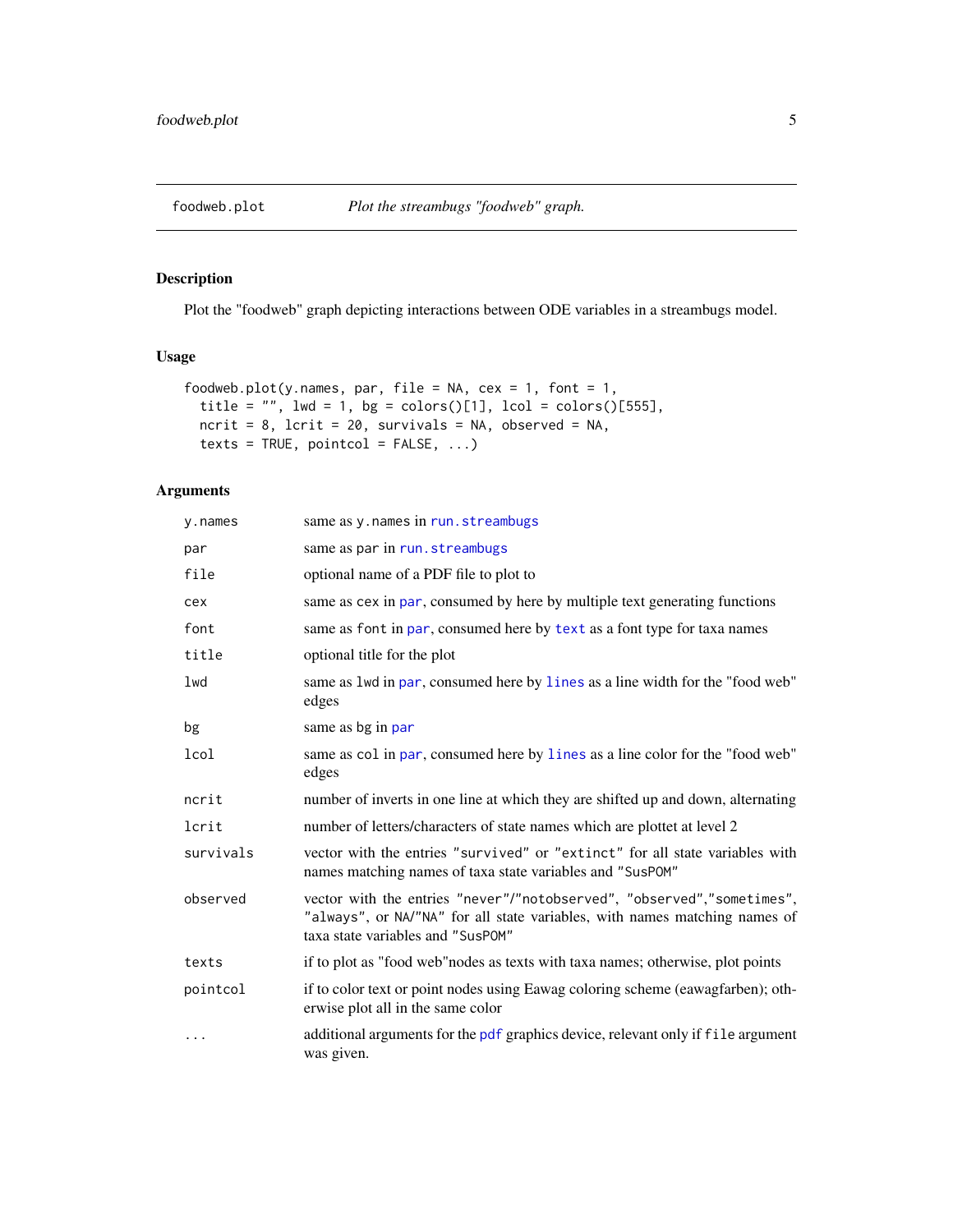#### Examples

```
model <- streambugs.example.model.toy()
foodweb.plot(model$y.names, model$par, cex=1.1, title="complete foodweb", ncrit=8,
   lcrit=7, lwd=2, bg="white", lcol="blue", font=2)
```
plot.streambugs *Plot the results of streambugs ODE run*

#### **Description**

Plot time series of all streambugs ODE state variables, for each reach, habitat and group, resulting from the [run.streambugs](#page-5-1) function call.

#### Usage

## S3 method for class 'streambugs'  $plot(x, y, inp = NA, ...)$ 

#### Arguments

| X   | matrix with results derived by run.streambugs  |
|-----|------------------------------------------------|
| y   | same as par in run. streambugs                 |
| inp | same as inp in run. streambugs                 |
| .   | additional argument for the plot function call |

#### Examples

```
m <- streambugs.example.model.toy()
r <- run.streambugs(y.names=m$y.names, times=m$times, par=m$par, inp=m$inp, C=TRUE)
plot(x=r$res, y=m$par, inp=m$inp)
```
<span id="page-5-1"></span>run.streambugs *Run the streambugs ODE model*

## Description

Numerically solve streambugs ODE model (in either R or C version) for given parameters, inputs and time points, using the [ode](#page-0-0) routine.

#### Usage

```
run.streambugs(y.names, times, par, inp = NA, C = FALSE,
 file.def = NA, file.res = NA, file.add = NA,
  return.res.add = FALSE, tout.add = NA, verbose = TRUE,
 method = "lsoda", rtol = 1e-04, atol = 1e-04, ...)
```
<span id="page-5-0"></span>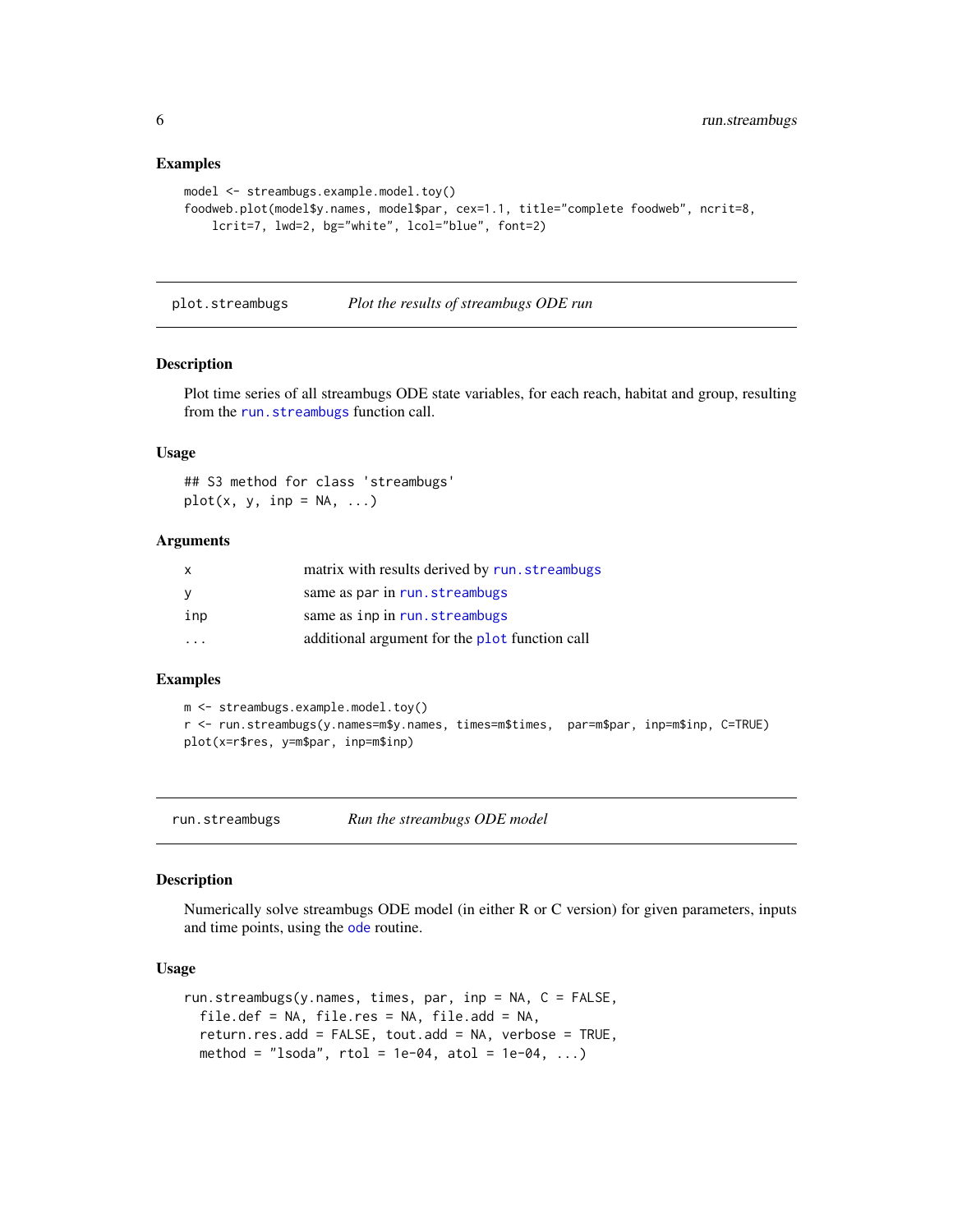## <span id="page-6-0"></span>run.streambugs 7

## Arguments

| y.names      | state variables names, either as a vector encoded in the form "Reach_Habitat_Taxon"<br>or "Reach_Habitat_Taxon_Group", or a list as returned by decode.statevarnames<br>function                                        |
|--------------|-------------------------------------------------------------------------------------------------------------------------------------------------------------------------------------------------------------------------|
| times        | vector with time points for which output is wanted; the first                                                                                                                                                           |
| par          | vector with constant parameters and model inputs                                                                                                                                                                        |
| inp          | list with time-dependent parameters or model inputs with one list element for<br>each parameter or input that includes a matrix where first column is the time<br>and second the corresponding parameter or input value |
| $\mathsf{C}$ | identifier for C- or R-Version                                                                                                                                                                                          |
| file.def     | file name for writing system definition                                                                                                                                                                                 |
| file.res     | file name for results                                                                                                                                                                                                   |
| file.add     | file name for additional output (e.g. process rates)                                                                                                                                                                    |
|              | return.res.add returns res.add output additionally to res                                                                                                                                                               |
| tout.add     | optional identifier for specific output times for the additional output, if NA all<br>res.add is calculated for all times                                                                                               |
| verbose      | prints some outputs to console                                                                                                                                                                                          |
| method       | method used by ode                                                                                                                                                                                                      |
| rtol         | argument of ode function defining relative error tolerance, either a scalar or an<br>array of the same size as y. names                                                                                                 |
| atol         | argument of ode function defining absolute error, either a scalar or an array of<br>the same size as y. names                                                                                                           |
| $\cdots$     | further arguments passed to ode                                                                                                                                                                                         |

## Value

A list with:

- \$res matrix of class streambugs with up to as many rows aselements in times and as many columns as elements in y.names, plus an additional column for the time value. There will be a row for each element in times unless the FORTRAN routine "lsoda" returns with an unrecoverable error.
- \$res.add optional additional output matrix with process rates and taxon specific factors, present only if return.res.add input parameter is set to TRUE.

## Model syntax

See "docs/Streambugs\_syntax.pdf" file in the package installation folder: system.file("docs","Streambugs\_syntax.pdf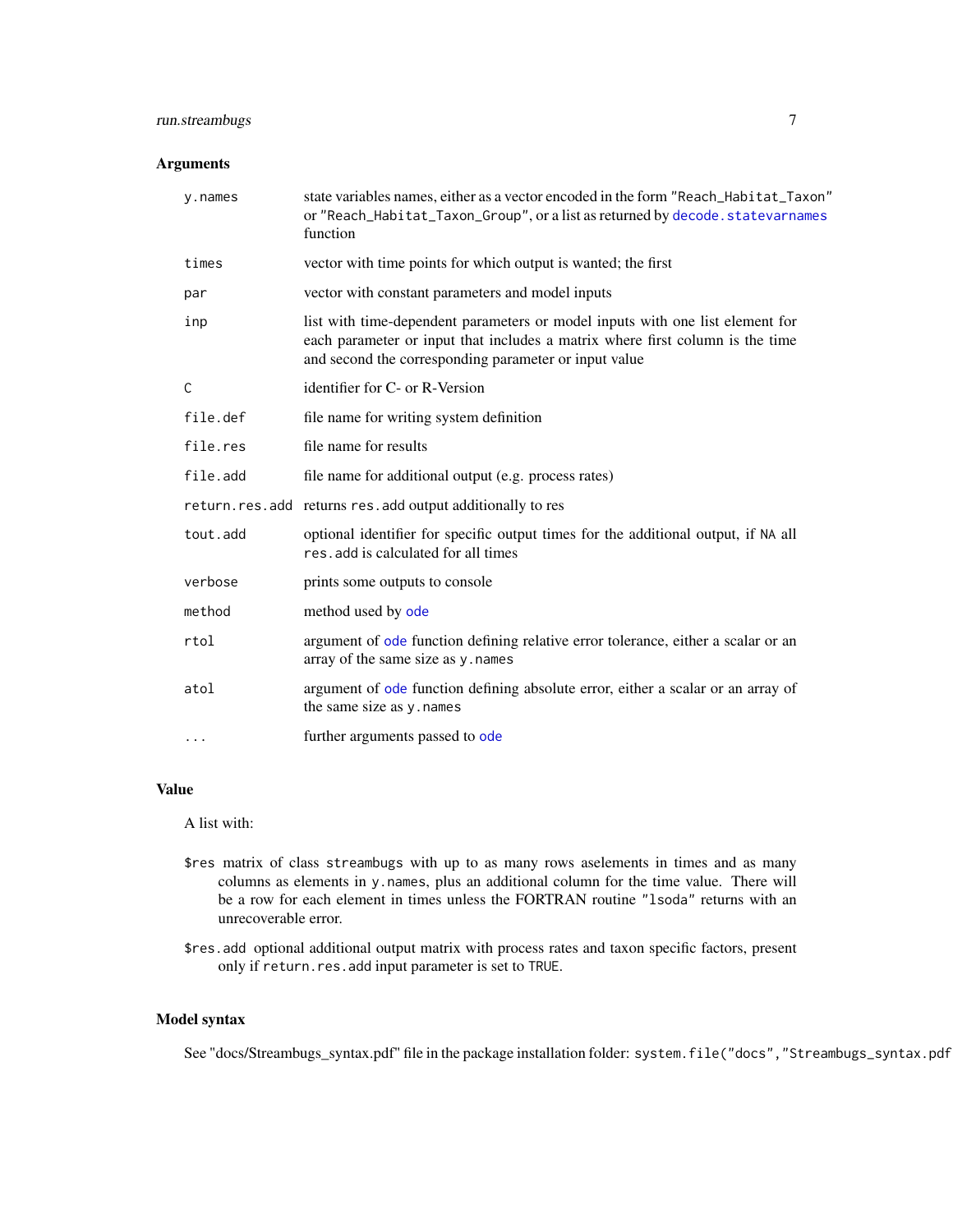#### Examples

```
m <- streambugs.example.model.toy()
# Display inputs: list of perturbed variables with time points and new values
m$inp
# Simluate
res.C.default <- run.streambugs(y.names = m$y.names, times = m$times,
   par = m$par, inp = m$inp, C = TRUE)# Modify input (halve second perturbation size) and re-simulate
m$inp$Reach3_w[2,2] <- m$inp$Reach3_w[2,2] / 2
m$inp
res.C.modified <- run.streambugs(y.names = m$y.names, times = m$times,
   par = m$par, inp = m$inp, C = TRUE)# Compare examplary trajectory of organic matter in one of the habitats
var.name <- "Reach3_Hab1_POM1_POM"
plot(m$times,res.C.default$res[, var.name], type="l", col="red")
lines(m$times, res.C.modified$res[, var.name], col="green")
```
streambugs.example.model.extended

*Set-up the streambugs extended model*

#### Description

Set-up state variables, parameters, input, and output times of the streambugs extended model. All these are defined and read from .dat files The model is ready to run with [run.streambugs](#page-5-1).

#### Usage

```
streambugs.example.model.extended()
```
#### Value

List with:

\$name name of the example

\$y.names list with names of state variables as returned by the [decode.statevarnames](#page-3-1) function

\$times, \$par, \$inp: corresponding input parameters of the [run.streambugs](#page-5-1) function

#### Model syntax

See "docs/Streambugs\_syntax.pdf" file in the package installation folder: system.file("docs", "Streambugs\_syntax.pdf

```
model <- streambugs.example.model.extended()
# display values of microhabitat tolerance values for Lumbriculidae taxa
model$par[grepl("^Lumbriculidae_microhabtolval", names(model$par))]
```
<span id="page-7-0"></span>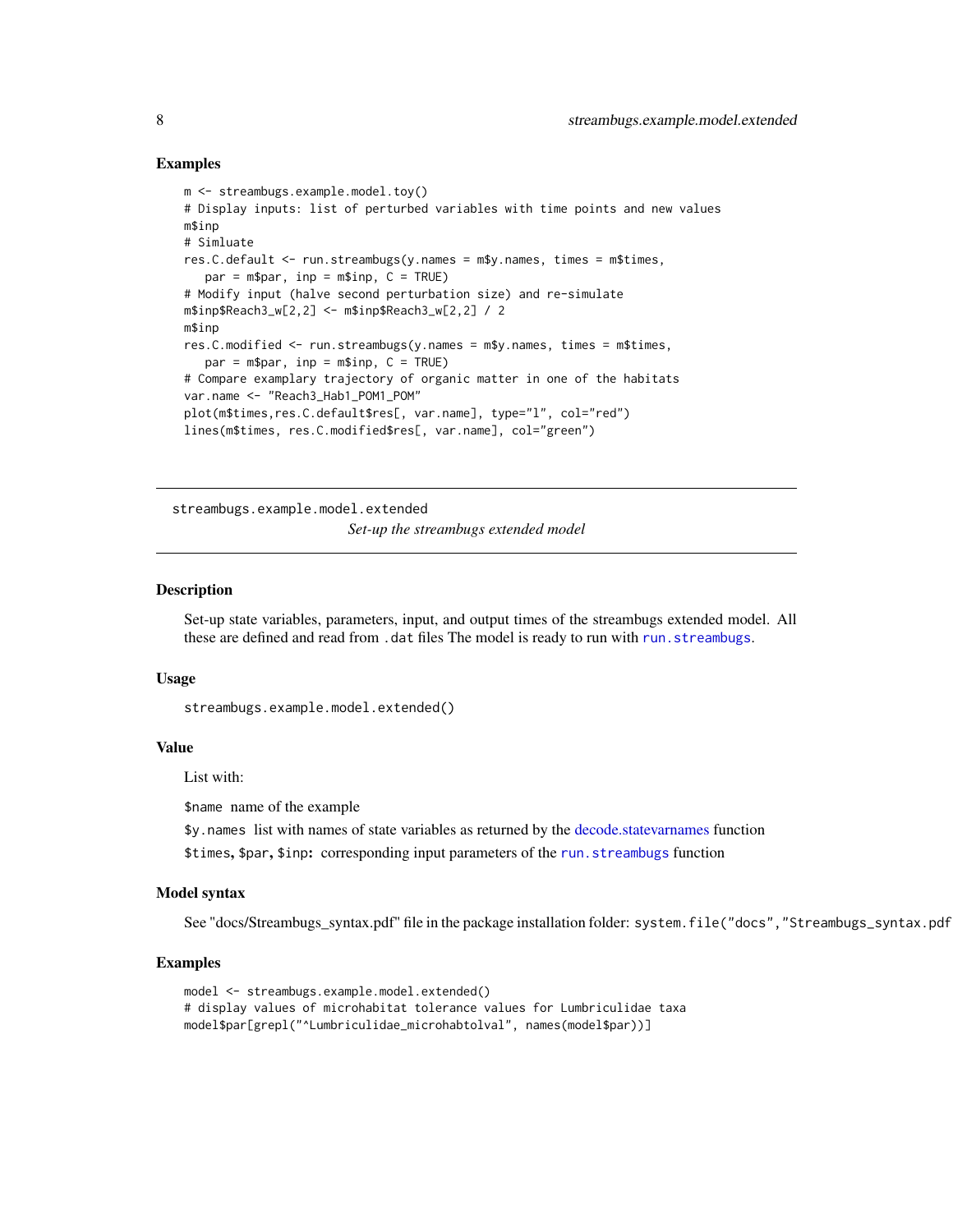<span id="page-8-0"></span>streambugs.example.model.toy

*Set-up the streambugs toy model*

## Description

Set-up state variables, parameters, input, and output times of the streambugs toy model. The model is ready to run with [run.streambugs](#page-5-1).

#### Usage

```
streambugs.example.model.toy(n.Reaches = 3, n.Habitats = 2)
```
## Arguments

| n.Reaches  | Number of reaches in the toy example.  |
|------------|----------------------------------------|
| n.Habitats | Number of habitats in the toy example. |

## Value

List with:

\$name name of the example

\$y.names list with names of state variables as returned by the [decode.statevarnames](#page-3-1) function

\$times, \$par, \$inp: corresponding input parameters of the [run.streambugs](#page-5-1) function

#### Model syntax

See "docs/Streambugs\_syntax.pdf" file in the package installation folder: system.file("docs", "Streambugs\_syntax.pdf

```
model <- streambugs.example.model.toy()
# display values of the exponent "q" in the food limitation term; Note:
model$par[grepl("(.*_)?q$", names(model$par))]
```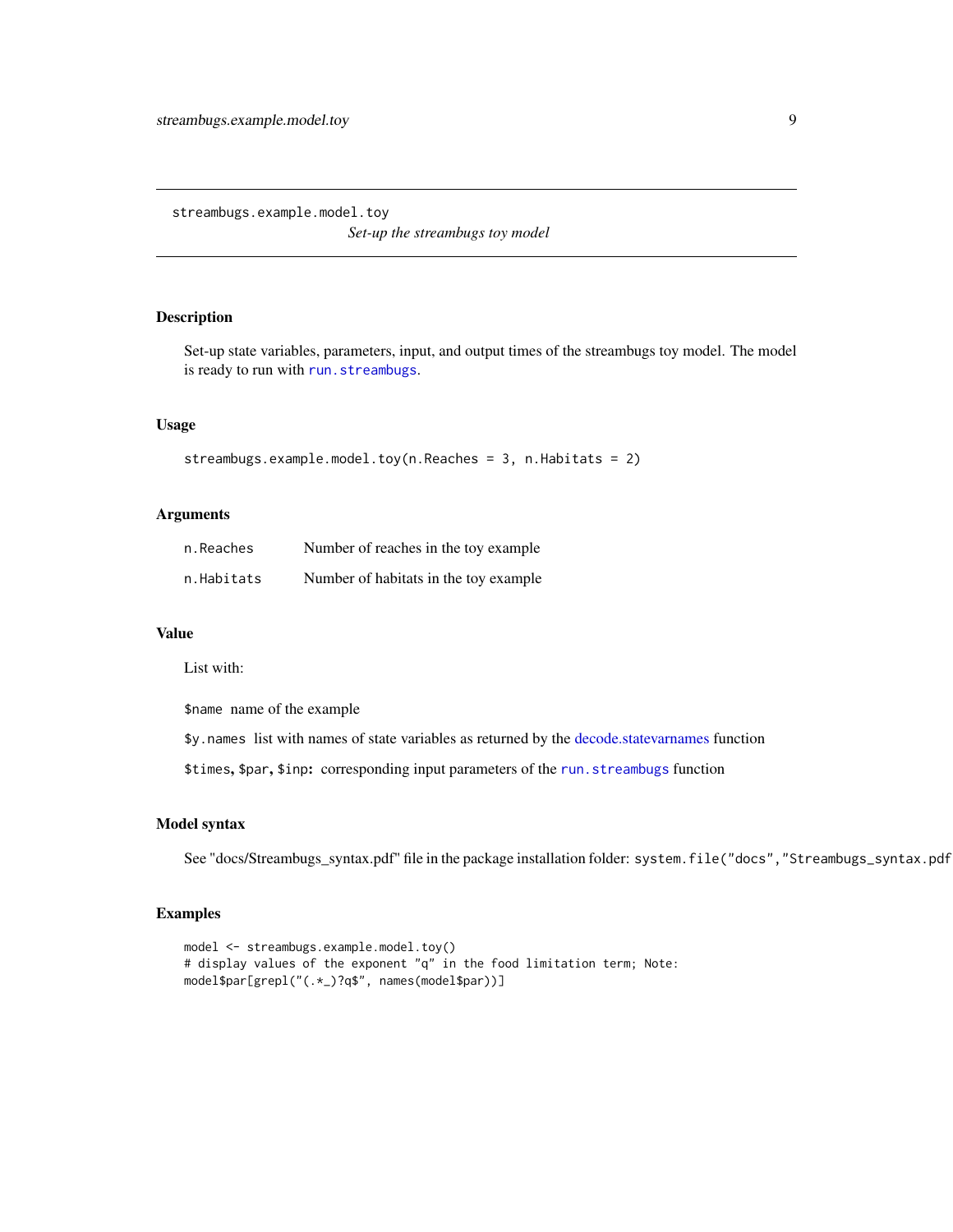```
streambugs.get.sys.def
```
*Get system definition of the streambugs ODE model*

## Description

Get a structured representation of the streambugs ODE system definition.

#### Usage

```
streambugs.get.sys.def(y.names, par, inp = NA)
```
#### Arguments

| y.names | state variables names, either as a vector encoded in the form "Reach_Habitat_Taxon"<br>or "Reach_Habitat_Taxon_Group", or a list as returned by decode. statevarnames<br>function                                       |
|---------|-------------------------------------------------------------------------------------------------------------------------------------------------------------------------------------------------------------------------|
| par     | vector with constant parameters and model inputs                                                                                                                                                                        |
| inp     | list with time-dependent parameters or model inputs with one list element for<br>each parameter or input that includes a matrix where first column is the time<br>and second the corresponding parameter or input value |

## Value

List with definition of the model including input state variables, parameters, and inputs, as well as the derived model structure including global parameters, environmental conditions of reaches and habitats, initial conditions, taxa properties, stoichiometric coefficients of all processes, and process definitions for each state variable.

```
m <- streambugs.example.model.toy()
sys.def <- streambugs.get.sys.def(y.names=m$y.names, par=m$par, inp=m$inp)
# Get inital conditions for all state variables
sys.def$par.initcond$parvals
# Get stoichiometric coefficients of consumption within the food web
sys.def$par.stoich.web$Cons
# Get stoichiometric coefficients of death process for each taxon
# (transforming them into a dead organic matter "POM")
sys.def$par.stoich.taxon$Death
```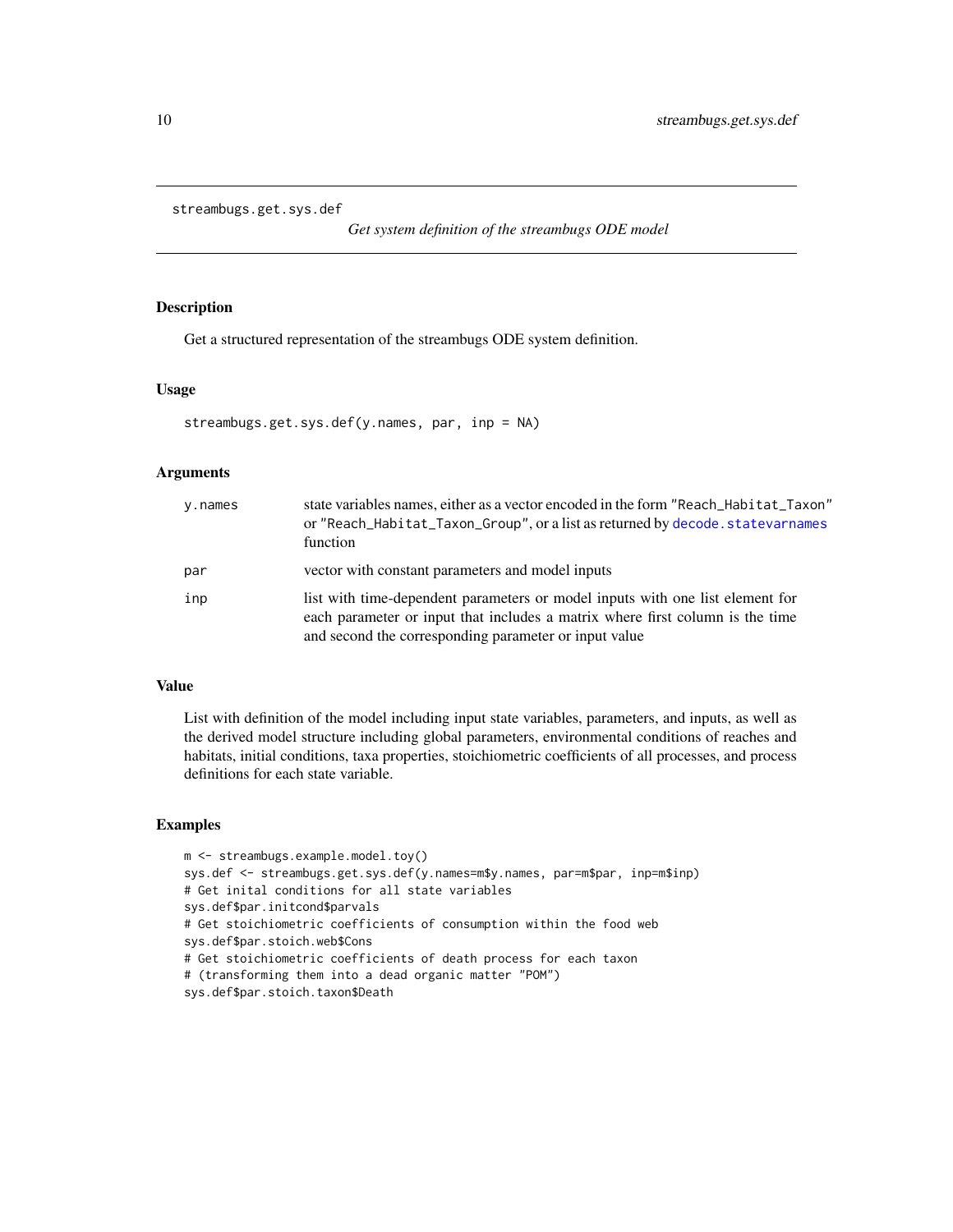<span id="page-10-0"></span>streambugs.write.sys.def

*Write system definition of the streambugs ODE model*

## Description

Write system definition of the streambugs ODE model into a human-readable text file.

## Usage

```
streambugs.write.sys.def(sys.def, file = NA)
```
## Arguments

| sys.def | system definition generated by the function streambugs.get.sys.def |
|---------|--------------------------------------------------------------------|
| file    | file name                                                          |

```
m <- streambugs.example.model.toy()
sys.def <- streambugs.get.sys.def(y.names=m$y.names, par=m$par, inp=m$inp)
file.name <- tempfile(m$name, fileext=".dat")
streambugs.write.sys.def(sys.def, file.name)
file.show(file.name, delete.file=TRUE)
```